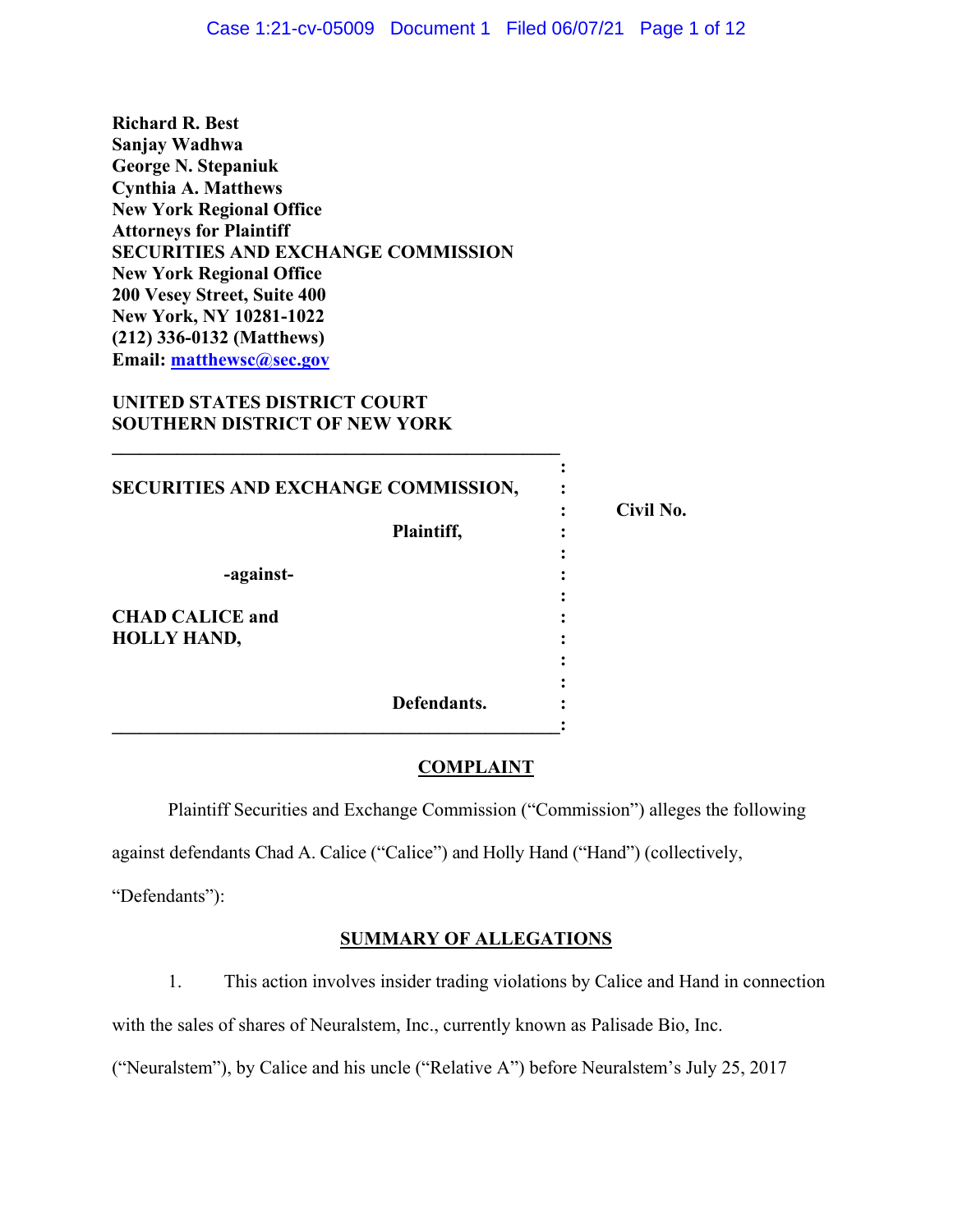#### Case 1:21-cv-05009 Document 1 Filed 06/07/21 Page 2 of 12

announcement of negative clinical trial results for one of the two drugs it had in development at the time (the "Announcement"). Hand, Neuralstem's senior project manager overseeing the trial, learned of the negative news on the Friday before the Announcement and tipped Calice about it later that day.

2. Hand and Calice lived together, owned their home jointly, shared a mortgage on that home, and held a joint bank account. Calice knew that Hand was the project manager on the clinical trial and that any internal company information she shared with him was confidential. Hand knew that Calice held Neuralstem stock and would lose money when the negative clinical trial results were publicly disclosed if he did not sell his stock beforehand.

3. Calice liquidated his entire Neuralstem position the following Monday (July 24, 2017), the day before the Announcement, while in possession of material nonpublic information obtained from Hand about Neuralstem's negative clinical trial results. While selling his own shares, Calice tipped Relative A, with whom Calice had a close relationship. Calice knew that Relative A owned Neuralstem stock and would lose money when the negative clinical trial results were publicly disclosed if Relative A did not sell his stock beforehand. Relative A also sold all of his Neuralstem shares that day, immediately after receiving the tip from Calice.

4. Neuralstem's share price dropped approximately 50% following the Announcement. By selling their stock before the Announcement, Calice avoided losses of approximately \$103,875 and Relative A avoided losses of approximately \$14,434.

5. By virtue of the conduct alleged herein, both of the Defendants, directly or indirectly, singly or in concert, violated Section 17(a) of the Securities Act of 1933 ("Securities Act") [15 U.S.C. § 77q(a)], Section 10(b) of the Securities Exchange Act of 1934 ("Exchange" Act") [15 U.S.C. § 78j(b)], and Rule 10b-5 thereunder [17 C.F.R. § 240.10b-5]. Unless the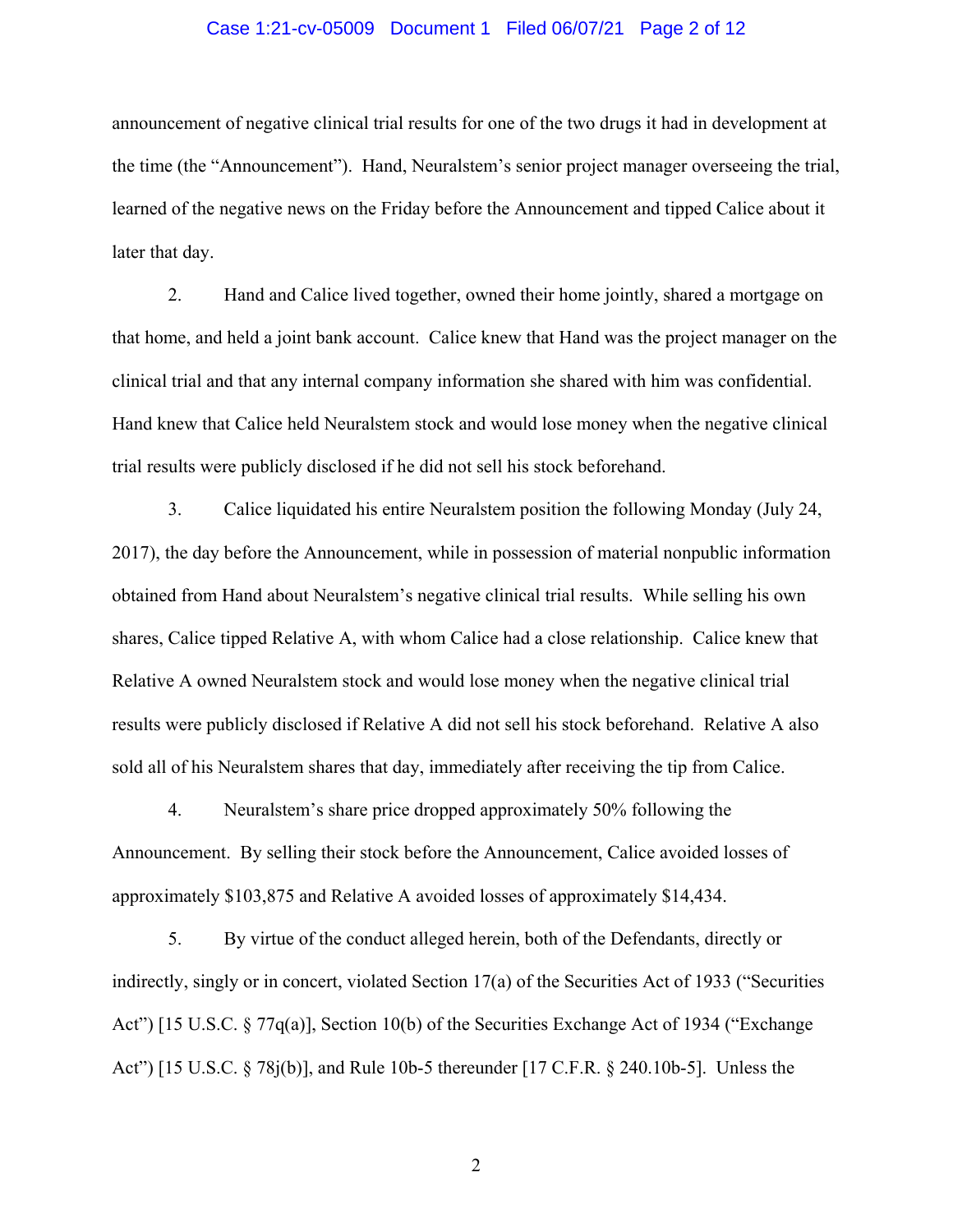#### Case 1:21-cv-05009 Document 1 Filed 06/07/21 Page 3 of 12

Defendants are permanently restrained and enjoined, they will again engage in the acts, practices, transactions, and courses of business set forth in this complaint and in acts, practices, transactions, and courses of business of similar type and object.

#### **NATURE OF THE PROCEEDINGS AND RELIEF SOUGHT**

6. The Commission brings this action pursuant to the authority conferred upon it by Section 20(b) of the Securities Act [15 U.S.C.  $\S 77t(b)$ ] and Section 21(d)(1) of the Exchange Act [15 U.S.C. § 78u(d)(1)], and seeks to restrain and permanently enjoin the Defendants from engaging in the acts, practices, transactions, and courses of business alleged herein. In addition, the Commission seeks a final judgment ordering the Defendants to pay civil monetary penalties pursuant to Section 21A of the Exchange Act [15 U.S.C. § 78u-1].

### **JURISDICTION AND VENUE**

7. This Court has jurisdiction over this action pursuant to 28 U.S.C. § 1331, Sections 20(b), 20(d), and 22(a) of the Securities Act [15 U.S.C.  $\S$  77t(b), 77t(d), and 77v(a)] and Sections 21(d), 21(e), and 27 of the Exchange Act [15 U.S.C. §§ 78u(d), 78u(e), and 78aa].

8. Venue is proper in this District pursuant to 28 U.S.C. § 1391(b)(2), Section 22(a) of the Securities Act [15 U.S.C. § 77v(a)], and Section 27 of the Exchange Act [15 U.S.C. § 78aa]. Neuralstem's common stock traded on the NASDAQ Stock Market, which was headquartered in New York, New York during the relevant period, and relevant conduct, transactions and events constituting or giving rise to the alleged violations therefore occurred in the Southern District of New York. In connection with the conduct alleged in this complaint, Defendants, directly or indirectly, singly or in concert, have made use of the means or instruments of transportation or communication in, and the means or instrumentalities of, interstate commerce, or of the mails, or of the facilities of a national securities exchange.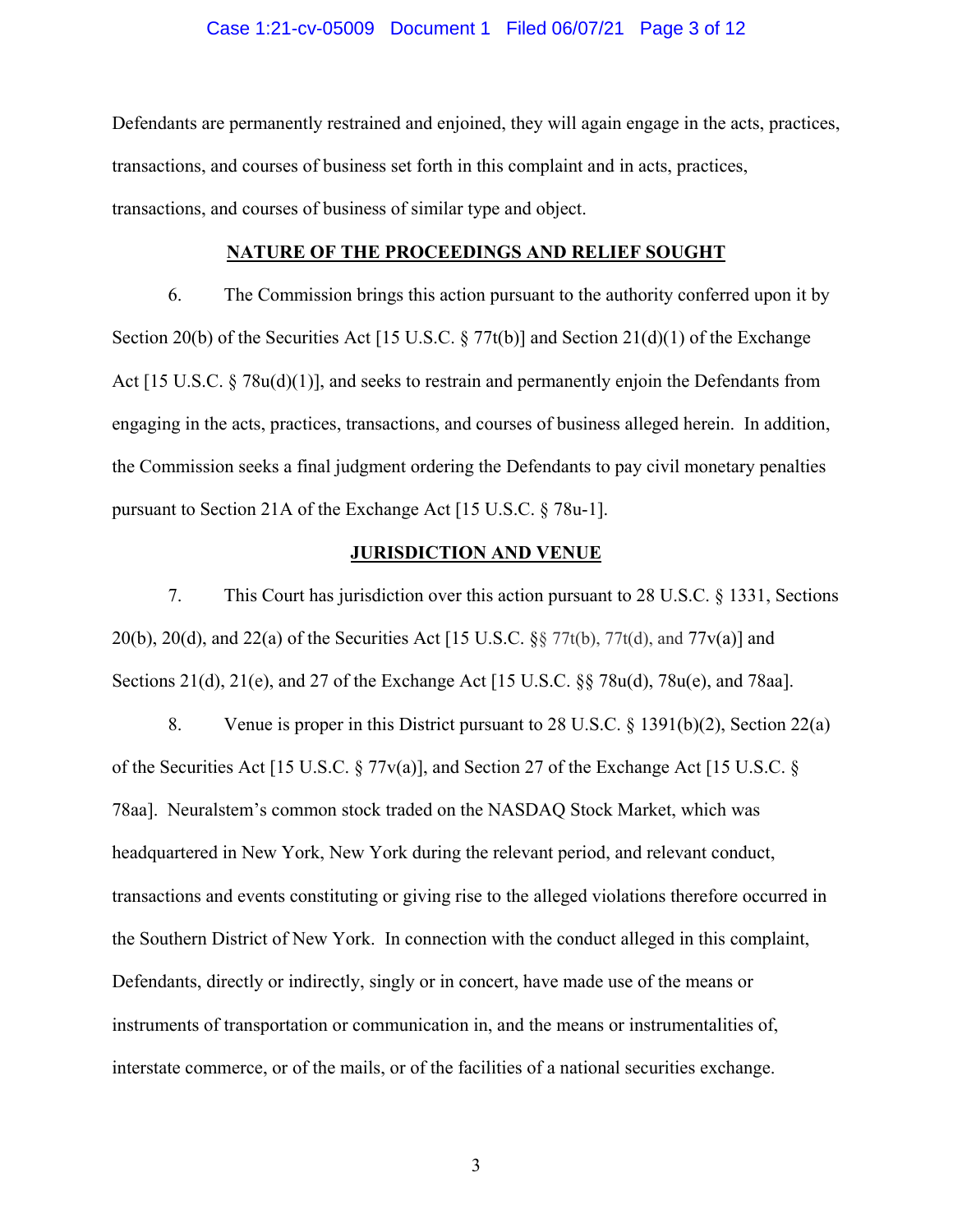#### **THE DEFENDANTS**

9. **Hand**, age 35, currently resides in Chenango Forks, New York, where she lives with Calice. Hand was a senior project manager for clinical trials at Neuralstem during the relevant time, and she subsequently worked as a clinical project director at another pharmaceutical company.

10. **Calice**, age 34, currently resides in Chenango Forks, New York, where he lives with Hand. He is a veterinarian and the principal and owner of Calice Veterinary Services, Inc., through which he conducted the trading at issue. Calice is a nephew of Relative A.

#### **RELEVANT ENTITY AND INDIVIDUAL**

11. **Neuralstem**, currently known as Palisade Bio, Inc., is a biopharmaceutical company incorporated in Delaware, with a principal place of business in Carlsbad, California. During the relevant period, its common stock was registered with the Commission pursuant to Section 12(b) of the Exchange Act and traded on the NASDAQ Stock Market under the symbol CUR. It currently trades on the NASDAQ Capital Market under the symbol PALI.

12. **Relative A**, age 73, is a retired math teacher and Calice's uncle.

#### **THE DEFENDANTS' INSIDER TRADING VIOLATIONS**

## **Background**

13. Neuralstem's business was focused on developing central nervous system therapies based on its neural stem cell technology. In May 2016, the company began a doubleblinded Phase 2 clinical study to determine the efficacy of NSI-189, an antidepressant that was one of the company's two lead assets under development.

14. Under industry standards and Neuralstem's written protocol for the study, the study data and its results were to be kept confidential until disclosed to the public. Neuralstem's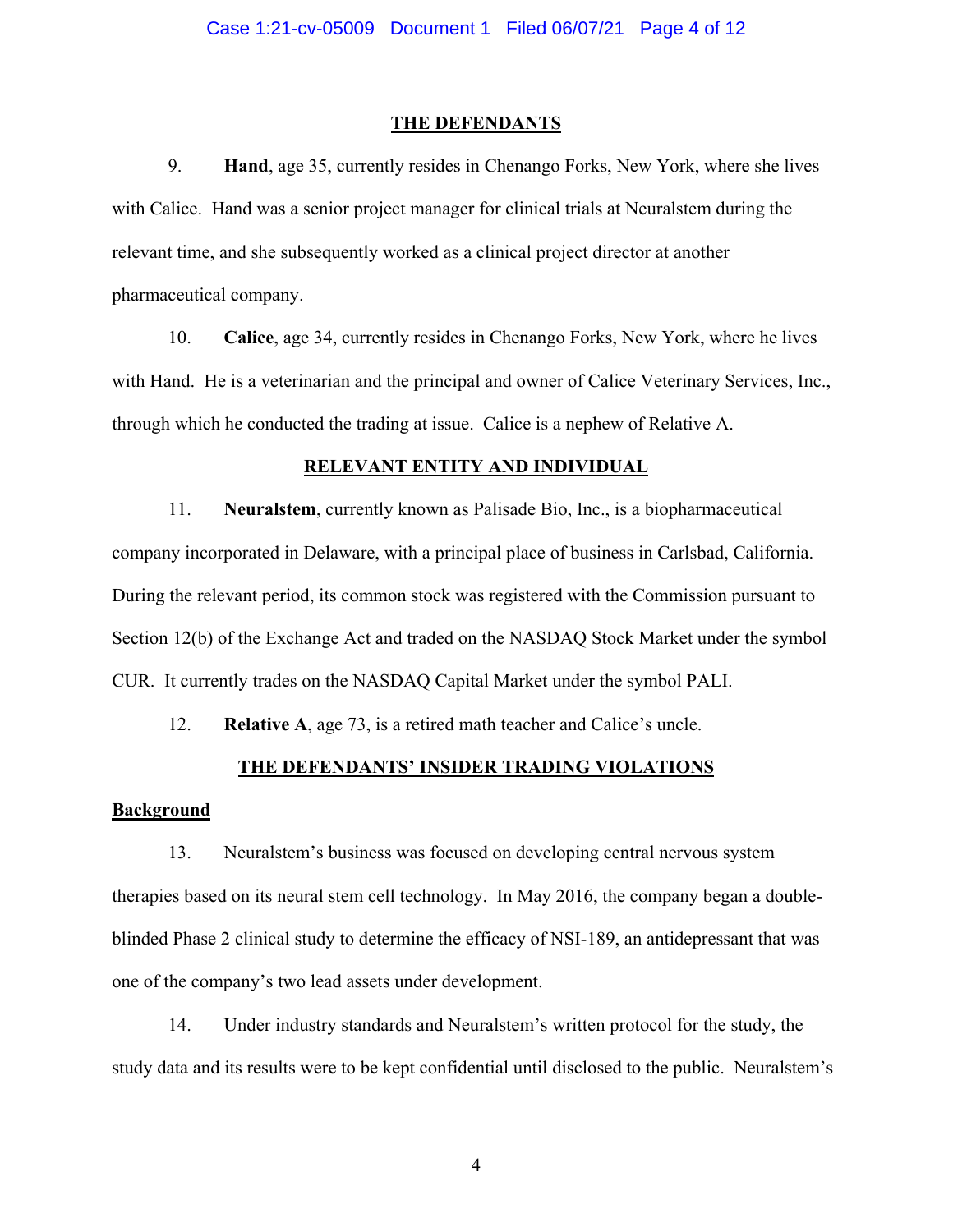#### Case 1:21-cv-05009 Document 1 Filed 06/07/21 Page 5 of 12

written clinical trial plan and study protocol, detailing the confidentiality procedures and timeline of the study, were put into effect on May 18, 2016. In mid-May 2017, the company reported that the study had been completed and the data was ready to be analyzed.

15. On Thursday, July 20, 2017, that analysis -- the study's "top line" results -- was made available by secure server to the company's Chief Science Officer ("CSO") and an outside biostatistician for validation. The company simultaneously imposed a "quiet period" prohibiting all employees and consultants associated with the trial, from disclosing any information related to the trial data or its results.

16. The results were made available to Neuralstem's CEO and an outside medical consultant later that day and shared over the following weekend only with those working on the press release that would disclose the trial results to the public.

17. On Tuesday, July 25, 2017, before the market opened, the company made the Announcement, publicly disclosing that the study had not met its primary efficacy endpoint, *i.e.* the data did not show that the treatment was effective. The price of Neuralstem shares dropped approximately 50% on the news, from the previous day's close of \$5.58 to \$2.81 per share.

18. At the time of these events, Hand worked as the senior project manager of clinical trials at Neuralstem and oversaw the NSI-189 clinical trial.

19. Hand knew and understood the industry and company standards for confidentiality to which she was subject with respect to such studies, and specifically that she was prohibited from disclosing the results of this trial to anyone outside the company before the results were made available to the general public.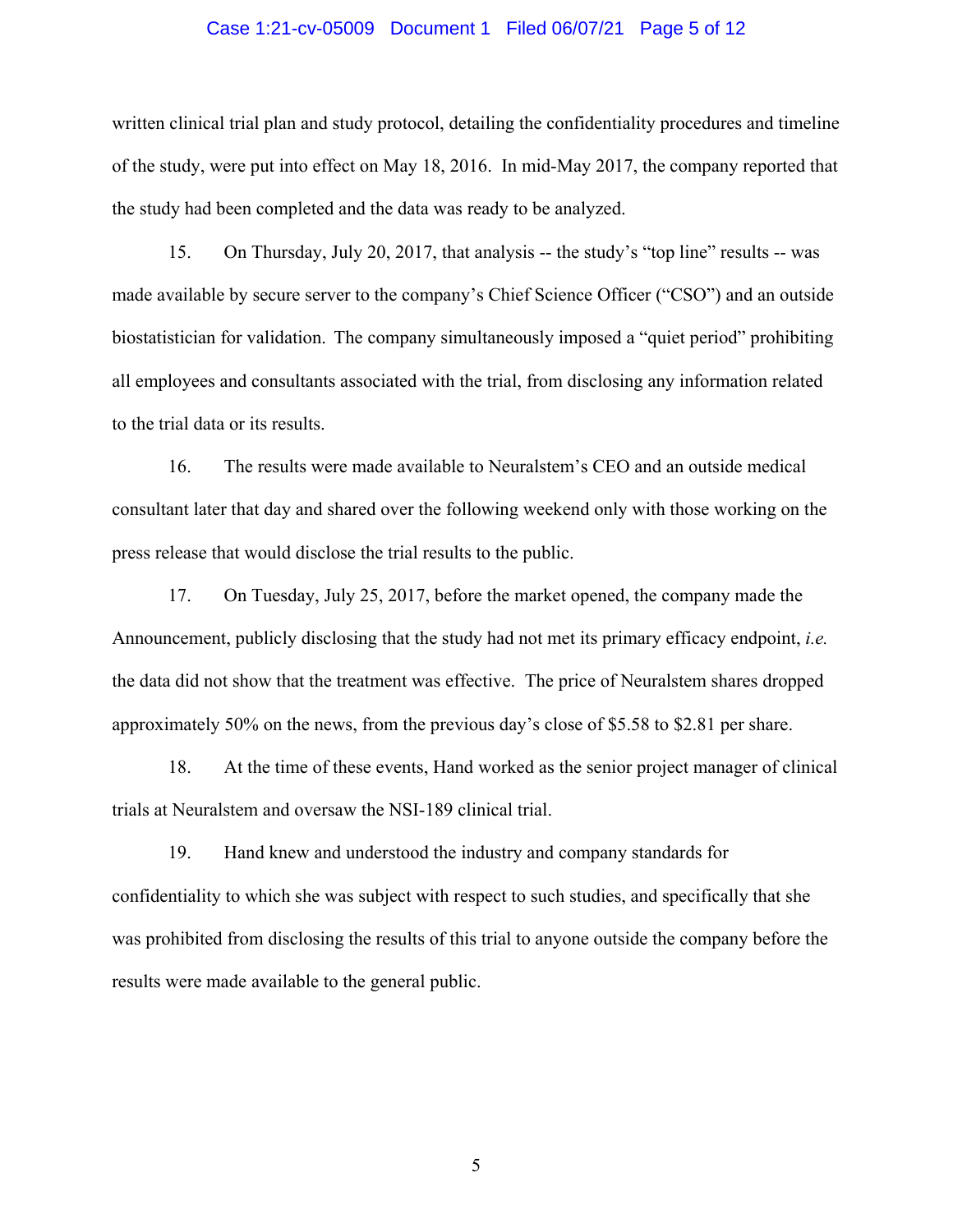#### Case 1:21-cv-05009 Document 1 Filed 06/07/21 Page 6 of 12

20. As an employee of Neuralstem, Hand owed a duty to Neuralstem's shareholders to safeguard material nonpublic information that belonged to the company. This included confidential information about the the NSI-189 clinical trial.

21. As recently as February 6, 2017, Hand had signed the company's confidentiality agreement and annual acknowledgements agreeing to comply with Neuralstem's insider trading policy and ethics code.

22. Neuralstem's insider trading policy prohibited employees aware of material nonpublic information from purchasing or selling its securities, or tipping others, and from disclosing such information to outsiders, unless authorized to do so for a business purpose. The company's employee handbook and ethics code required that employees maintain the confidentiality of all nonpublic information and not use the nonpublic information except for the company's benefit.

23. In the event that an employee disclosed confidential information to an outsider, the company's confidentiality agreement and code of ethics required the company to obtain from that outsider a written agreement to comply with the company's insider trading policy and/or sign a confidentiality agreement. Employees were advised to consult with the CFO (designated the Insider Trading Compliance officer) with questions or concerns.

#### **Hand's Relationship With Calice**

24. Hand and Calice have lived together for many years. At the time of the relevant events, they owned their home jointly and shared the mortgage on that home, held a joint bank account, and were planning to buy a new home together.

25. Hand frequently discussed her work with Calice. As a result, Calice knew about the projects that Hand worked on, her deadlines, when she had meetings, and, specifically with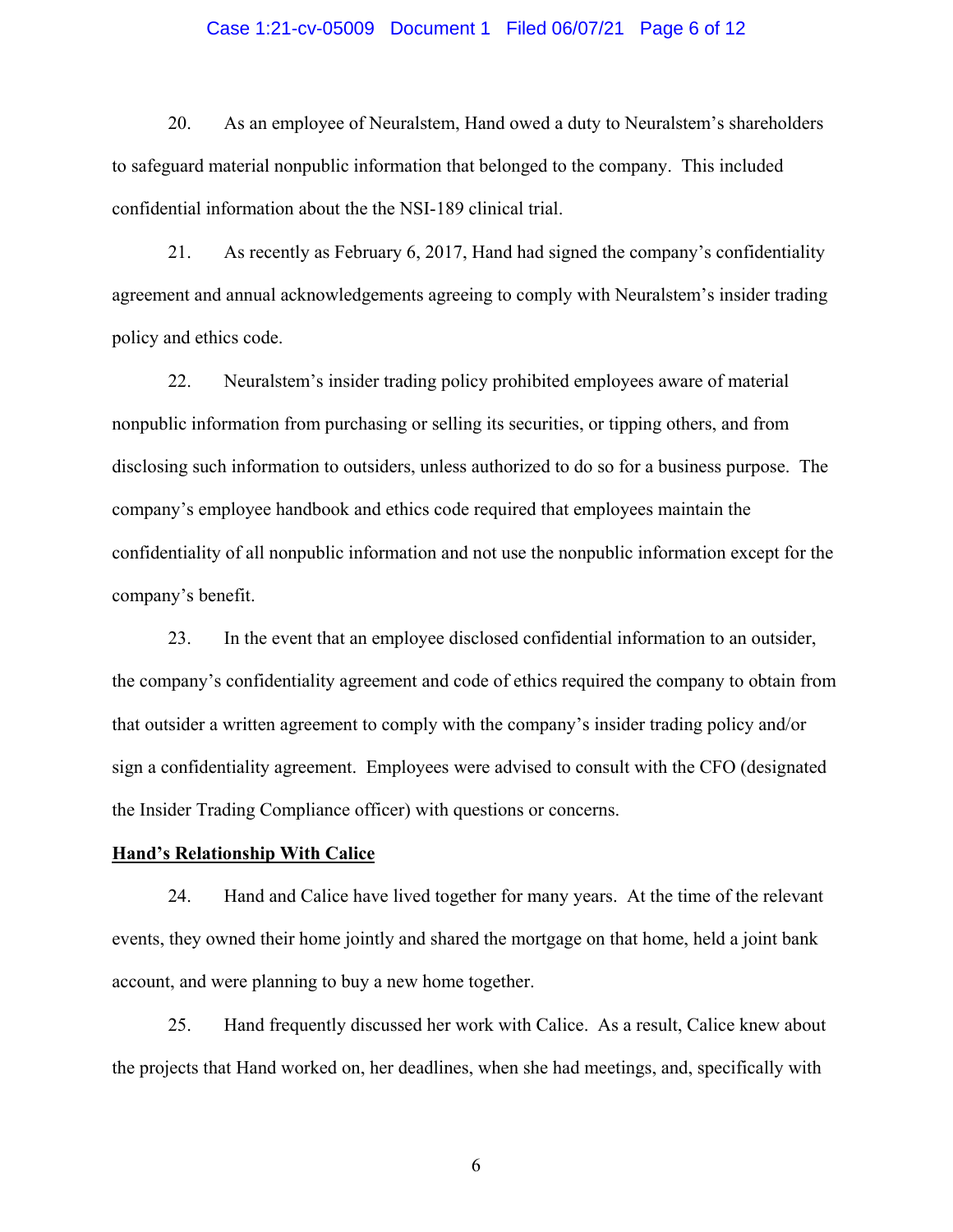#### Case 1:21-cv-05009 Document 1 Filed 06/07/21 Page 7 of 12

respect to a clinical study, the key dates for the study and their significance. Calice knew from Hand that she was the project manager on the NSI-189 clinical trial, and they both knew, or were reckless in not knowing, that the trial data and its results were confidential until such time as they were disclosed to the public.

### **Hand's Disclosure Of The Negative Clinical Trial Results To Calice**

26. Neuralstem's written protocol for the NSI-189 clinical trial specifically prohibited Hand from accessing the trial data or results.

27. However, on Friday, July 21, 2017, Hand learned of the trial's negative efficacy results from her supervisor, Neuralstem's CSO, who called around lunchtime to tell her the news. That morning, the CSO had also emailed her a link to the company's secure file share program that included graphs with subtext from which she could determine that the trial results were negative.

28. Based on her experience, Hand anticipated that Neuralstem would make the clinical trial results public on the following Tuesday morning (July 25), via a company press release. The clinical trial results constituted material nonpublic information until they were publicly disclosed, and Hand knew so.

29. Nevertheless, Hand disclosed the negative clinical trial outcome to Calice over the phone later that Friday afternoon (July 21). In addition to telling Calice about the negative clinical trial outcome, Hand conveyed to Calice her significant concerns about its potential adverse impact on the company's business prospects and her own employment status.

30. As Hand knew, there was no corporate or business purpose for disclosing Neuralstem's confidential trial results to Calice, and in doing so, Hand violated Neuralstem's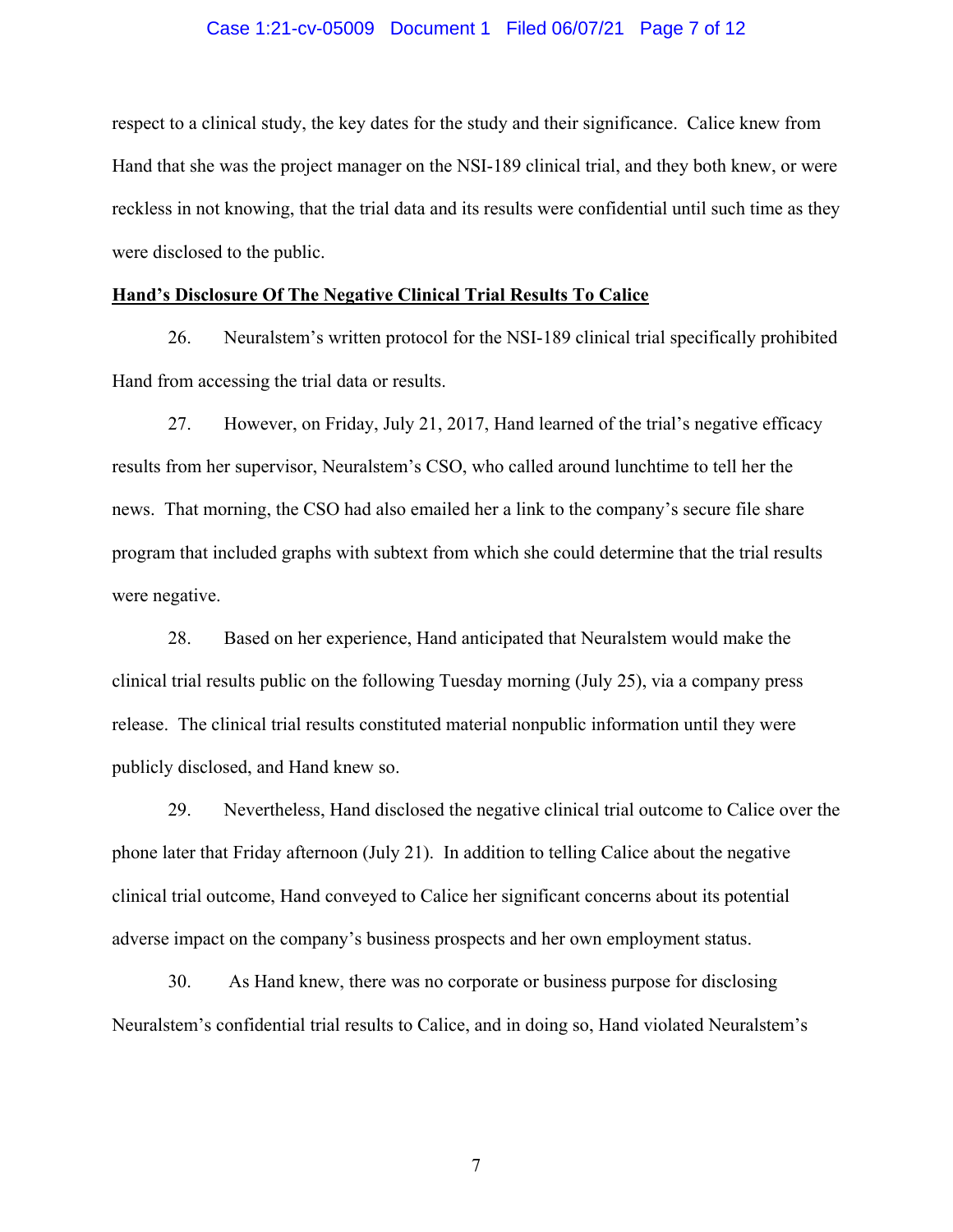#### Case 1:21-cv-05009 Document 1 Filed 06/07/21 Page 8 of 12

insider trading policy, code of ethics, written clinical trial protocol, and the company imposed quiet period.

31. In doing so, Hand also breached her confidentiality agreement with Neuralstem and violated her duty of confidentiality to Neuralstem, and she did so for her own personal benefit because of her close personal and financial relationship with Calice, and with the expectation of providing a benefit to Calice.

32. When Hand conveyed material nonpublic information about the NSI-189 clinical trial results to Calice, Hand knew, or recklessly disregarded, that Calice would use that information to trade securities.

33. Hand knew that Calice had purchased Neuralstem stock earlier in 2017, while the clinical trial was ongoing, and that Calice would lose money when the negative clinical trial results were publicly disclosed if he did not sell his stock beforehand.

34. When Hand disclosed the negative trial results to Calice on July 21, 2017, she did not ask or warn him to maintain the confidentiality of the information and to refrain from trading. Nor did Hand take any other corrective steps with respect to her disclosure, as required by the company's confidentiality rules and code of ethics, or consult with the CFO.

35. In fact, when Hand was questioned by Neuralstem about Calice's inclusion on a list of names that the Financial Industry Regulatory Authority sent to Neuralstem in its review of suspicious pre-Announcement trading, Hand falsely stated that Calice could not have obtained the negative clinical trial information from her.

### **Calice's Unlawful Trading**

36. On the following Monday, July 24, 2017, Calice liquidated his entire Neuralstem position while in possession of the material nonpublic information about Neuralstem that he had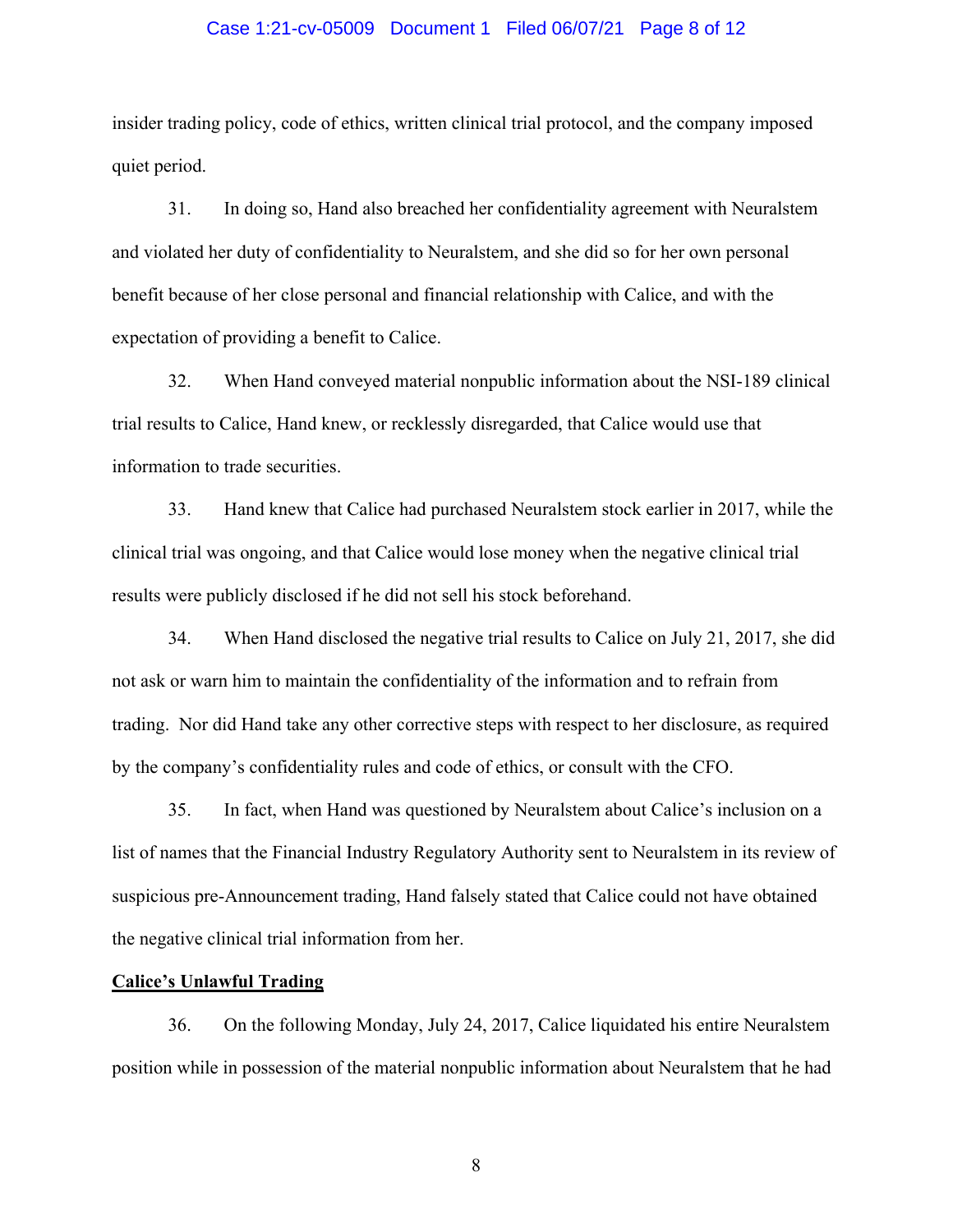#### Case 1:21-cv-05009 Document 1 Filed 06/07/21 Page 9 of 12

received from Hand. Calice and Hand were in frequent communication by phone and text throughout the day and communicated about the stock price.

37. Hand began checking the stock price that morning, while Calice had already logged on to his brokerage account twice by the time the market opened, and the two of them spoke on the phone at around that time.

38. Neuralstem's stock price rose that morning from \$5.50 at the open to what would be the day's high price of approximately \$6.05 at around 11:02 a.m.

39. Hand called Calice at 10:57 a.m. and also texted Calice about the stock price, telling him that it was "moving quickly" and referencing the \$6.05 price. Calice placed his first sell order – a \$6.00 limit order – at approximately 11:20 a.m.

40. Calice sold the remainder of his Neuralstem position throughout the day, through decreasing limit orders as the stock price began to drop. Calice spoke with Hand immediately before or after placing each order, and right after he fully liquidated his shares.

41. By selling all 36,058 shares of his stock on the day before the Announcement at prices ranging from \$6.00 to \$5.45 per share, Calice avoided losses of \$103,875. Calice then immediately reinvested in Neuralstem on the very next day, buying 4,000 shares of the stock at the post-Announcement price of \$2.82 per share.

42. Calice sold his Neuralstem stock on July 24, 2017 while in possession of information that he knew, or was reckless in not knowing, was material and nonpublic, and that he knew, or was reckless in not knowing, was communicated to him by Hand in breach of her duty of confidentiality to Neuralstem and its shareholders, and for her own personal benefit.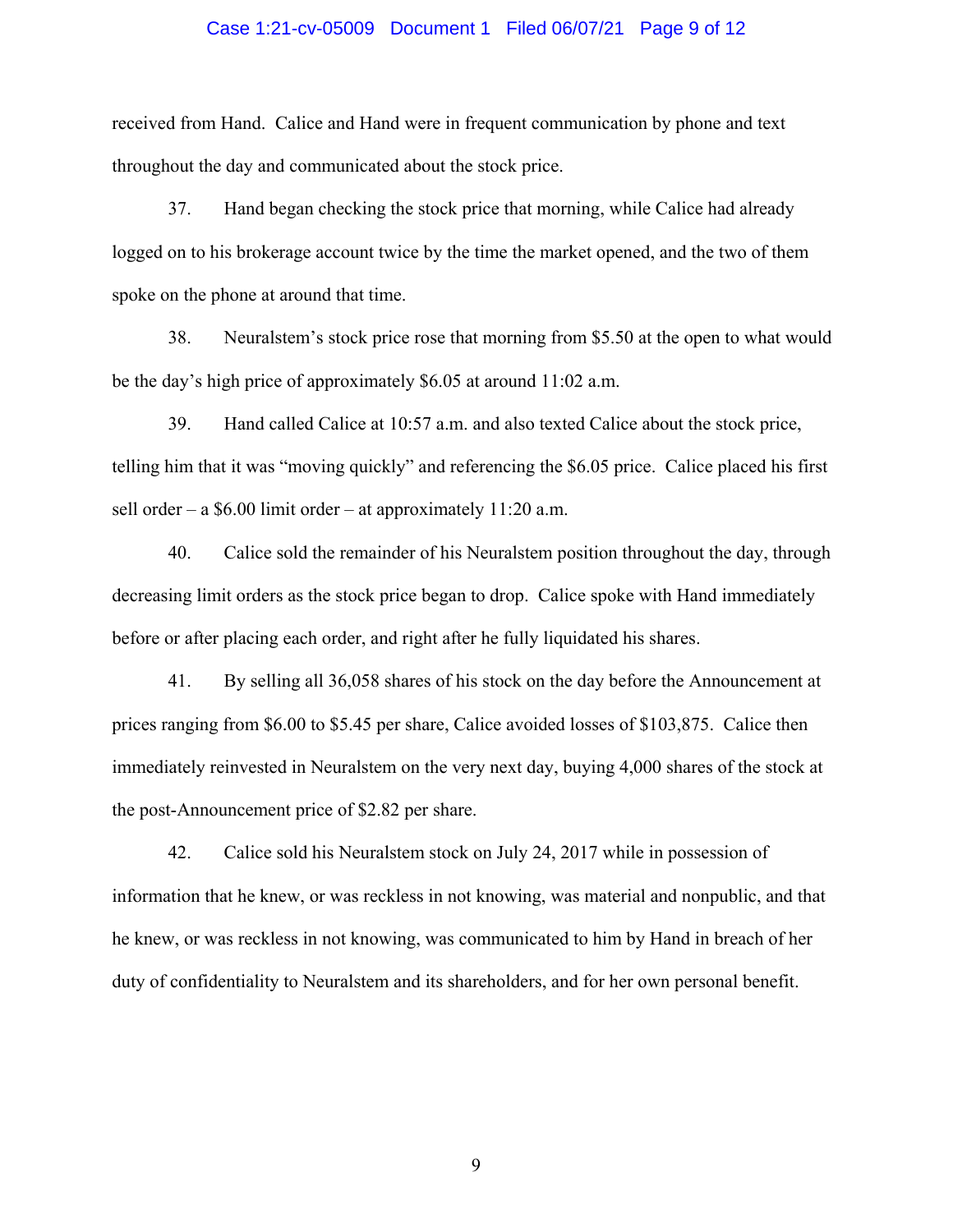### Case 1:21-cv-05009 Document 1 Filed 06/07/21 Page 10 of 12

### **Calice's Disclosure To Relative A**

43. While selling his Neuralstem shares on July 24, 2017, Calice tipped Relative A about the upcoming negative news, and Relative A immediately sold all 4,739 shares of his own Neuralstem stock that day, avoiding losses of \$14,434.

44. Calice and Relative A had a close personal relationship dating back to Calice's childhood. Relative A had invested in Neuralstem, in part, because Hand was a project manager there, and Calice knew that Relative A owned Neuralstem stock when Calice called Relative A several times on July 24, 2017. Calice also knew that Relative A would lose money when the negative clinical trial results were publicly disclosed if Relative A did not sell his stock beforehand.

45. Calice knowingly or recklessly disclosed material nonpublic information to Relative A about Neuralstem that Hand had communicated to Calice in breach of her duty of confidentiality to Neuralstem. Calice did so for his own personal benefit because of his close personal and familial relationship with Relative A, and Calice did so with the expectation of providing a benefit to Relative A.

46. When Calice conveyed material nonpublic information about Neuralstem to Relative A, Calice knew, or recklessly disregarded, that Relative A would use that information to trade securities.

#### **FIRST CLAIM FOR RELIEF**

# **Violations of Section 17(a) of the Securities Act (Both Defendants)**

47. The Commission realleges and incorporates by reference herein each and every allegation contained in paragraphs 1 through 46 of this Complaint.

48. Calice and Hand, directly or indirectly, singly or in concert, in the offer or sale of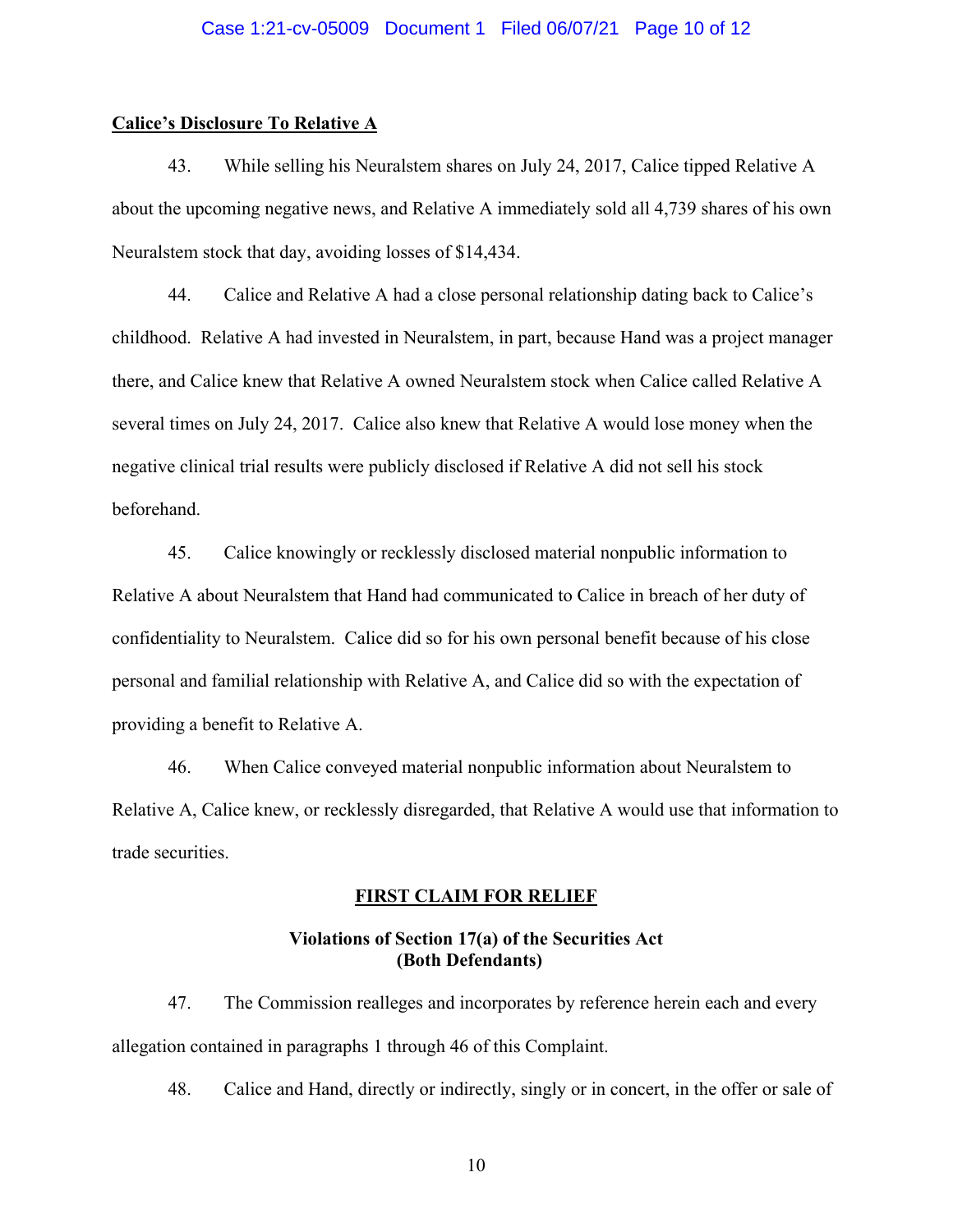#### Case 1:21-cv-05009 Document 1 Filed 06/07/21 Page 11 of 12

securities, by the use of means or instruments of transportation or communication in interstate commerce, or by use of the mails, knowingly or recklessly: (a) employed devices, schemes, or artifices to defraud; (b) obtained money or property by means of an untrue statement of a material fact or an omission to state a material fact necessary in order to make the statements made, in light of the circumstances under which they were made, not misleading; and/or (c) engaged in transactions, practices or courses of business which operated or would have operated as a fraud or deceit upon the purchaser.

49. By reason of the foregoing, the Defendants, directly or indirectly, singly or in concert, have violated, and unless enjoined will again violate, Section 17(a) of the Securities Act  $[15 \text{ U.S.C.} \$  77q(a)].

#### **SECOND CLAIM FOR RELIEF**

# **Violations of Section 10(b) of the Exchange Act and Rule 10b-5 (Both Defendants)**

50. The Commission realleges and incorporates by reference herein each and every allegation contained in paragraphs 1 through 46.

51. Calice and Hand, directly or indirectly, singly or in concert, in connection with the purchase or sale of securities by the use of means or instrumentalities of interstate commerce, or by use of the mails or the facilities of a national securities exchange, knowingly or recklessly: (a) employed devices, schemes, or artifices to defraud; (b) made untrue statements of a material fact or omitted to state a material fact necessary in order to make the statement made, in light of the circumstances under which they were made, not misleading; and/or (c) engaged in acts, practices or courses of business which operated or would have operated as a fraud or deceit upon other persons.

52. By reason of the foregoing, the Defendants, directly or indirectly, singly or in